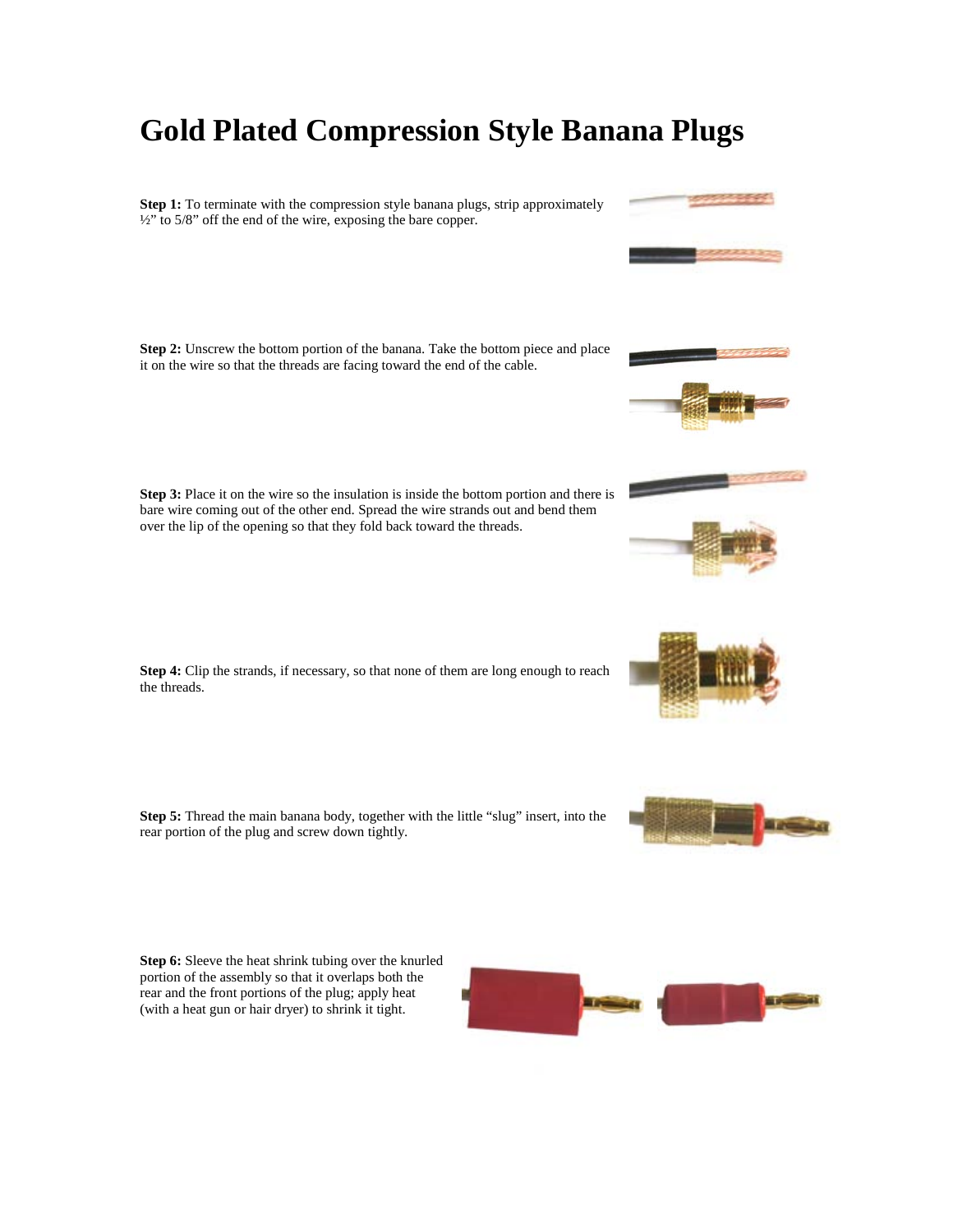# **Spade Lugs**

**Step 1:** To terminate with the spade plugs, strip approximately  $\frac{1}{2}$  to 5/8" off the end of the wire, exposing the bare copper.

**Step 2:** Unscrew the bottom portion of the spade. Take the bottom piece and place it on the wire so that the threads are facing toward the end of the cable.

**Step 3:** Place it on the wire so the insulation is inside the bottom portion and there is bare wire coming out of the other end. Spread the wire strands out and bend them over the lip of the opening so that they fold back toward the threads.

**Step 4:** Clip the strands, if necessary, so that none of them are long enough to reach the threads.

**Step 5:** Thread the spade body into the rear portion of the plug and screw down tightly.

**Step 6:** Sleeve the heat shrink tubing over the knurled portion of the assembly so that it overlaps both the rear and the front portions of the plug (Figure XX); apply heat (with a heat gun or hair dryer) to shrink it tight.













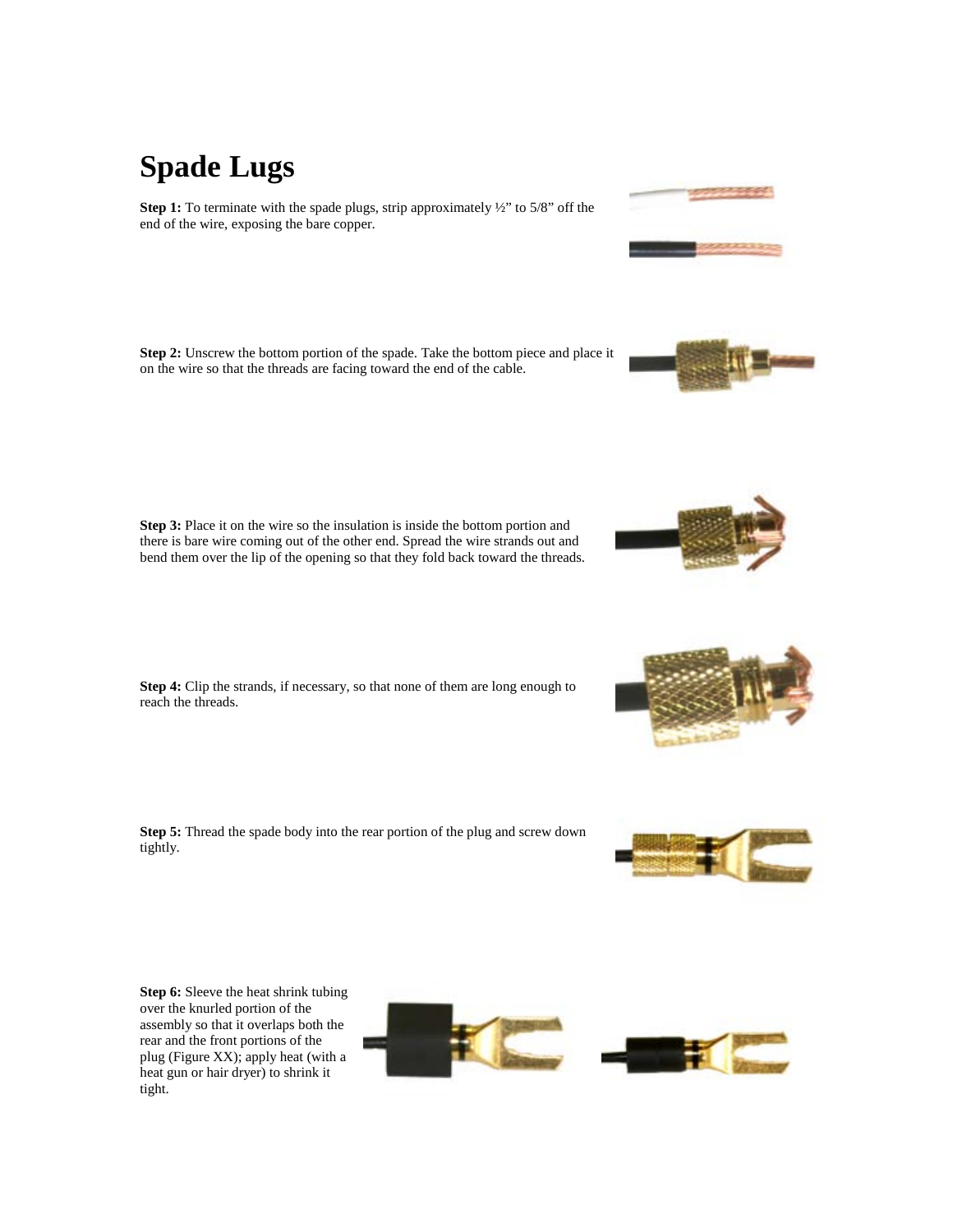### **Gold Plated Locking Banana Plugs**

**Step 1:** Remove the locking collar from the banana plug and slide it over the wire. Make sure you match the collar ring color with the wire color (Black-Black wire, Red–Red or White).

**Step 2:** Start to thread two setscrews into the threaded holes in the banana plug body; be careful not to cross-thread these as the body and screws are both brass.

**Step 3:** Strip approximately ½" to 5/8" of insulation from the end of the wire, exposing the bare copper.

**NOTE:** If you are using Canare 4S11 in a bi-wired configuration, or you are using a 14AWG or smaller speaker cable, you may need to double the strip length and fold the wire. This will give you enough material for the set screws to bite into.

**Step 4:** Place the wire into the banana plug so that the wire is under each of the set screws.

**Step 5:** Tighten the two set screws down while holding the wire in place. Make sure that the set screws are far into the banana enough to allow the locking collar to go over them.

**Step 6:** Thread the locking collar onto the banana until it touches the two locking pins on the sides.

**Step 7:** Insert the banana into your device. Tighten the locking collar to lock the banana into your device.











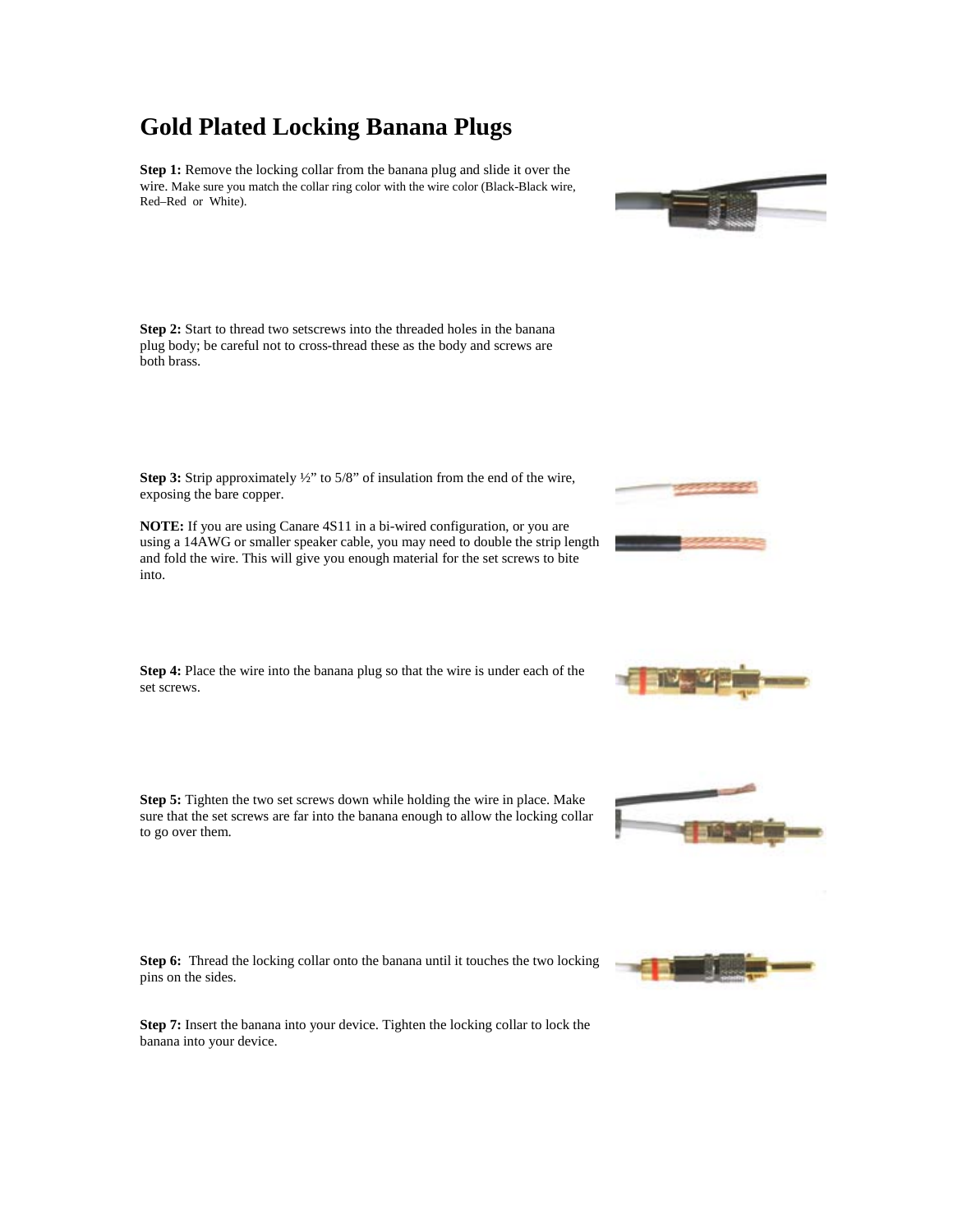## **How to prepare your cable for use**

#### **Belden 5000 series or BJC Ten or Twelve White**

**Step 1:** Measure approximately 4", or however long you think you will need to reach both the positive and negative terminals of your speaker or your amplifier. Mark the outer jacket so you know how much to remove.

**Step 2:** Use a pair of small wire cutters to carefully remove the outer jacket. Remove the outer jacket until you get to the mark you made. You should now have two color coded wires, black and red (or black and white for 5000 Series).

**Note:** If you ordered Belden 500UE or Belden 5T00UP, you will also find a small white string like material inside the outer jacket. This also needs to be removed.

**Step 3:** If you ordered some terminations for your cable, you should also have received some white (or gray for 5000 Series) shrink tube. Place the shrink tube onto the end of the cable you just did. Place 2/3 of the shrink tube onto the outer jacket, and 1/3 on the two color coded conductors.

**Step 4:** Use a heat gun or a hair dryer to shrink the tube over the cable once it is in place.

**Step 5:** Use a cable stripper or carefully use a wire cutter to remove approximately ½" to 5/8" off of the end of the color coded wires. If you are using bare wire terminations, you may want to strip ¼" to ½" off the two color coded wires, depending on your equipment.